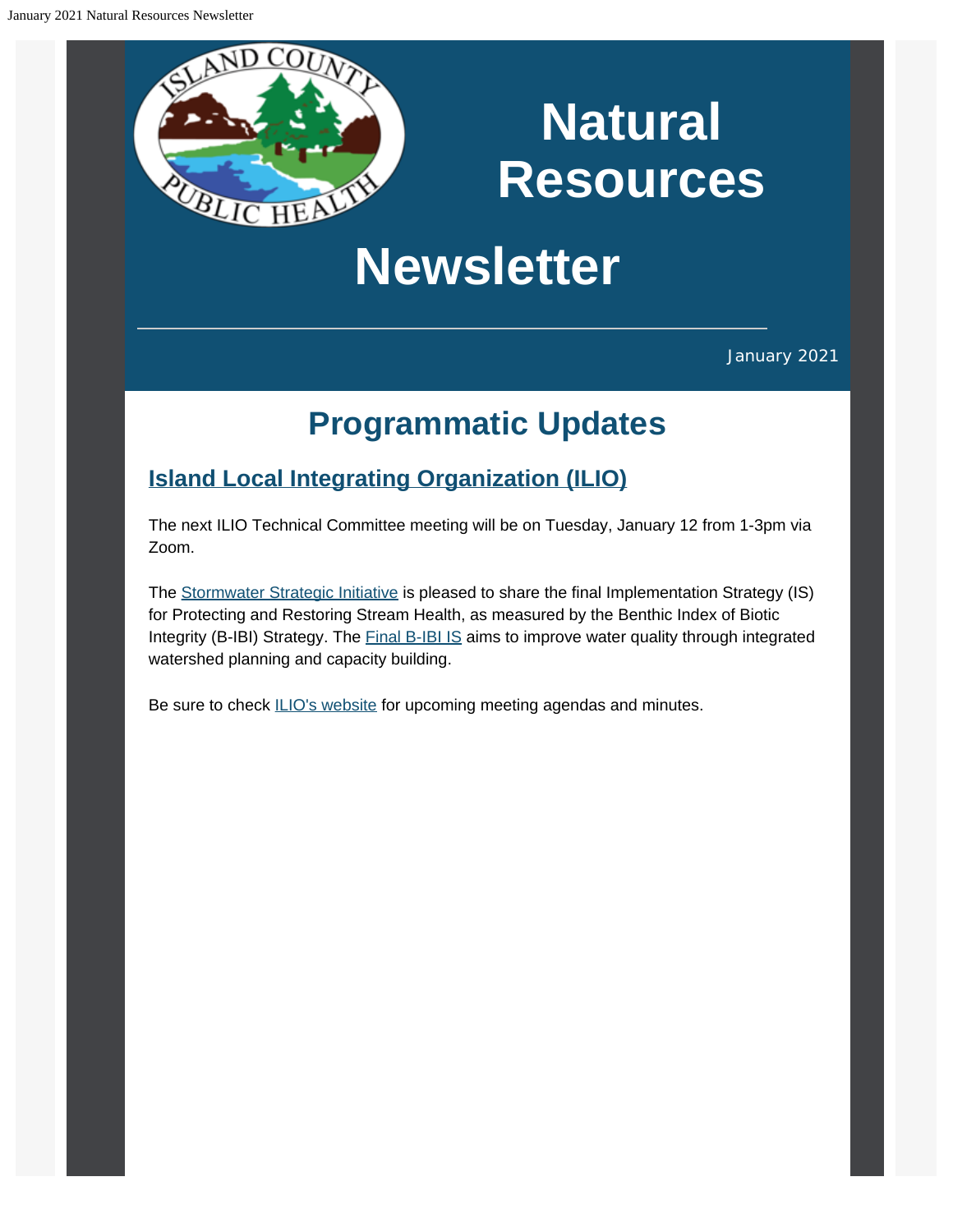

*Caddisfly larva in its casing (Limnephilidae)*

### **[Marine Resources Committee \(MRC\)](https://www.islandcountymrc.org/?utm_content=&utm_medium=email&utm_name=&utm_source=govdelivery&utm_term=)**

The next MRC meeting will be held Tuesday, February 2 from 3-5pm via Zoom.

Despite 2020's unique challenges, our volunteers have been hard at work all year. The bull kelp team conducted boat-based surveys and collected aerial images this summer to monitor bull kelp beds around Island County. Read the 2020 bull kelp monitoring report [here!](https://www.islandcountymrc.org/media/19647/2020-mrc-bull-kelp-monitoring-full-report-final.pdf?utm_content=&utm_medium=email&utm_name=&utm_source=govdelivery&utm_term=) And be sure to check out the [collection of videos](https://www.islandcountymrc.org/projects/bull-kelp-monitoring/?utm_content=&utm_medium=email&utm_name=&utm_source=govdelivery&utm_term=) from our volunteers of creatures seen in bull kelp beds, including sand lance, herring, and rockfish.

Be sure to check [MRC's website](https://www.islandcountymrc.org/meetings-events/?utm_content=&utm_medium=email&utm_name=&utm_source=govdelivery&utm_term=) for upcoming meetings, agendas, and minutes.

### **[Salmon Recovery](https://www.islandcountywa.gov/Health/DNR/Salmon/Pages/Home.aspx?utm_content=&utm_medium=email&utm_name=&utm_source=govdelivery&utm_term=)**

The next Salmon Recovery Technical and Citizen Committee (SRTCC) meeting will be held Wednesday, January 20 from 1-3pm via Zoom.

SRTCC is pleased to announce its Request for Proposals to be considered for the 2021 [Salmon Recovery Funding Board](https://lnks.gd/l/eyJhbGciOiJIUzI1NiJ9.eyJidWxsZXRpbl9saW5rX2lkIjoxMDIsInVyaSI6ImJwMjpjbGljayIsImJ1bGxldGluX2lkIjoiMjAyMDEyMjMuMzI0NTI2MzEiLCJ1cmwiOiJodHRwczovL3Jjby53YS5nb3YvYm9hcmRzL3NhbG1vbi1yZWNvdmVyeS1mdW5kaW5nLWJvYXJkLz91dG1fY29udGVudD0mdXRtX21lZGl1bT1lbWFpbCZ1dG1fbmFtZT0mdXRtX3NvdXJjZT1nb3ZkZWxpdmVyeSZ1dG1fdGVybT0ifQ.GFcA3749nRPDElXC0YOEQIfCTfmcKBvoXsW9BJnm-uk/s/1119264387/br/92341523803-l?utm_content=&utm_medium=email&utm_name=&utm_source=govdelivery&utm_term=) (SRFB) grant round. A [Letter of Intent](https://lnks.gd/l/eyJhbGciOiJIUzI1NiJ9.eyJidWxsZXRpbl9saW5rX2lkIjoxMDMsInVyaSI6ImJwMjpjbGljayIsImJ1bGxldGluX2lkIjoiMjAyMDEyMjMuMzI0NTI2MzEiLCJ1cmwiOiJodHRwczovL3d3dy5pc2xhbmRjb3VudHl3YS5nb3YvSGVhbHRoL0ROUi9TYWxtb24vUGFnZXMvU0ZSQi1HcmFudC1GdW5kaW5nLmFzcHg_dXRtX2NvbnRlbnQ9JnV0bV9tZWRpdW09ZW1haWwmdXRtX25hbWU9JnV0bV9zb3VyY2U9Z292ZGVsaXZlcnkmdXRtX3Rlcm09In0.jPmcwWEWD4M_dlIugqO-RxqZ7icMz2JDN0rh9MtFAzw/s/1119264387/br/92341523803-l?utm_content=&utm_medium=email&utm_name=&utm_source=govdelivery&utm_term=) is due by Friday, January 15. Final applications are due by Monday, February 15. Project sponsors can find the Request for Proposals and download the Letter of Intent template [here.](https://lnks.gd/l/eyJhbGciOiJIUzI1NiJ9.eyJidWxsZXRpbl9saW5rX2lkIjoxMDQsInVyaSI6ImJwMjpjbGljayIsImJ1bGxldGluX2lkIjoiMjAyMDEyMjMuMzI0NTI2MzEiLCJ1cmwiOiJodHRwczovL3d3dy5pc2xhbmRjb3VudHl3YS5nb3YvSGVhbHRoL0ROUi9TYWxtb24vUGFnZXMvU0ZSQi1HcmFudC1GdW5kaW5nLmFzcHg_dXRtX2NvbnRlbnQ9JnV0bV9tZWRpdW09ZW1haWwmdXRtX25hbWU9JnV0bV9zb3VyY2U9Z292ZGVsaXZlcnkmdXRtX3Rlcm09In0.YnOQdt2Eg7ID9_AR609EfzcQnxP1-mvXQQR4YMWL_bU/s/1119264387/br/92341523803-l?utm_content=&utm_medium=email&utm_name=&utm_source=govdelivery&utm_term=) Please contact [Dawn](mailto:d.pucci@islandcountywa.gov) [Spilsbury Pucci](mailto:d.pucci@islandcountywa.gov) with questions.

Be sure to check out the [Salmon Recovery website](https://www.islandcountywa.gov/Health/DNR/Salmon/Pages/SRTCC-Meeting-Notes.aspx?utm_content=&utm_medium=email&utm_name=&utm_source=govdelivery&utm_term=) for upcoming meeting agendas and minutes.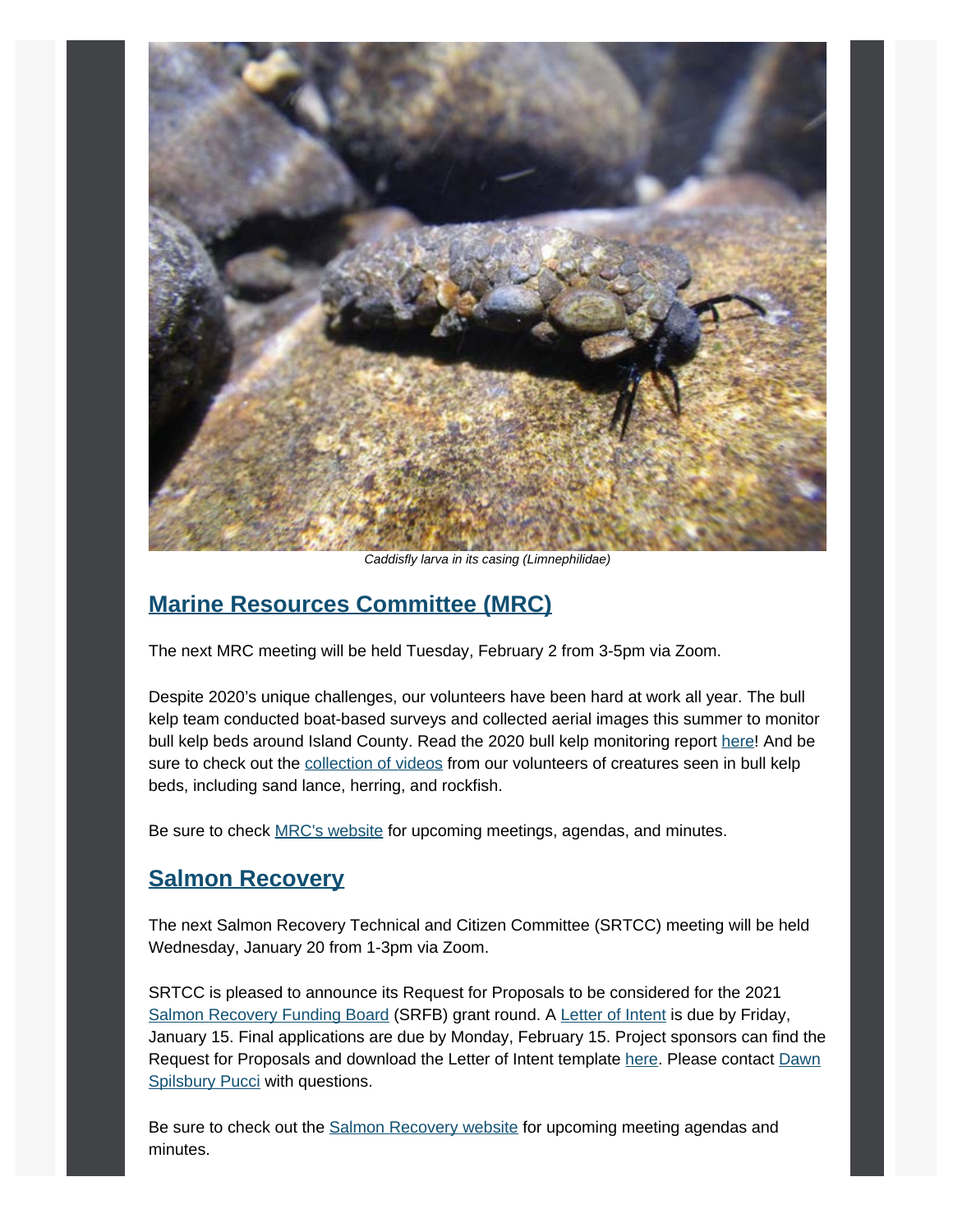### **Resources and Interesting Reads**

### **Local News**

New research shows that jet noise reaches orcas 100 feet underwater. Read all about it in this [Seattle Times article](https://www.seattletimes.com/seattle-news/environment/navy-growler-jet-noise-loud-enough-to-reach-orca-pods-even-100-feet-underwater-new-research-shows/?utm_content=&utm_medium=email&utm_name=&utm_source=govdelivery&utm_term=) and in this [Seattle Times opinion article](https://www.seattletimes.com/opinion/navy-captain-growlers-do-not-pose-significant-noise-threat-to-southern-resident-orcas/?utm_content=&utm_medium=email&utm_name=&utm_source=govdelivery&utm_term=).



*A northern resident orca calf gets a belly rub from its mother as they swim. Andrew Trites / University of British Columbia*

#### **Learn**

The [Washington State Department of Commerce](https://lnks.gd/l/eyJhbGciOiJIUzI1NiJ9.eyJidWxsZXRpbl9saW5rX2lkIjoxMjUsInVyaSI6ImJwMjpjbGljayIsImJ1bGxldGluX2lkIjoiMjAyMDEyMDguMzE3Njg0OTEiLCJ1cmwiOiJodHRwczovL2xua3MuZ2QvbC9leUpoYkdjaU9pSklVekkxTmlKOS5leUppZFd4c1pYUnBibDlzYVc1clgybGtJam94TXpVc0luVnlhU0k2SW1Kd01qcGpiR2xqYXlJc0ltSjFiR3hsZEdsdVgybGtJam9pTWpBeU1ERXhNRFl1TXpBd01qWTRPREVpTENKMWNtd2lPaUpvZEhSd2N6b3ZMM2QzZHk1amIyMXRaWEpqWlM1M1lTNW5iM1l2YzJWeWRtbHVaeTFqYjIxdGRXNXBkR2xsY3k5bmNtOTNkR2d0YldGdVlXZGxiV1Z1ZEM5bmNtOTNkR2d0YldGdVlXZGxiV1Z1ZEMxMGIzQnBZM012WTNKcGRHbGpZV3d0WVhKbFlYTXZQM1YwYlY5amIyNTBaVzUwUFNaMWRHMWZiV1ZrYVhWdFBXVnRZV2xzSm5WMGJWOXVZVzFsUFNaMWRHMWZjMjkxY21ObFBXZHZkbVJsYkdsMlpYSjVKblYwYlY5MFpYSnRQU0o5LkwxMERPZU11SFpZck1YMWZkZndUN1FJMUpSVkQ1cVZuRUV4ZDVQdWpwakUvcy8xMTE5MjY0Mzg3L2JyLzg4MTA4NjQ0MzE4LWw_dXRtX2NvbnRlbnQ9JnV0bV9tZWRpdW09ZW1haWwmdXRtX25hbWU9JnV0bV9zb3VyY2U9Z292ZGVsaXZlcnkmdXRtX3Rlcm09In0.4CoGHwzDy3dYhNsqJIx43e9MYcJCFCEBidr9srUShKo/s/1119264387/br/91325605607-l?utm_content=&utm_medium=email&utm_name=&utm_source=govdelivery&utm_term=) and state agency partners at the Departments of **Fish and Wildlife and [Ecology](https://lnks.gd/l/eyJhbGciOiJIUzI1NiJ9.eyJidWxsZXRpbl9saW5rX2lkIjoxMjcsInVyaSI6ImJwMjpjbGljayIsImJ1bGxldGluX2lkIjoiMjAyMDEyMDguMzE3Njg0OTEiLCJ1cmwiOiJodHRwczovL2xua3MuZ2QvbC9leUpoYkdjaU9pSklVekkxTmlKOS5leUppZFd4c1pYUnBibDlzYVc1clgybGtJam94TXpjc0luVnlhU0k2SW1Kd01qcGpiR2xqYXlJc0ltSjFiR3hsZEdsdVgybGtJam9pTWpBeU1ERXhNRFl1TXpBd01qWTRPREVpTENKMWNtd2lPaUpvZEhSd2N6b3ZMMlZqYjJ4dloza3VkMkV1WjI5Mkx6OTFkRzFmWTI5dWRHVnVkRDBtZFhSdFgyMWxaR2wxYlQxbGJXRnBiQ1oxZEcxZmJtRnRaVDBtZFhSdFgzTnZkWEpqWlQxbmIzWmtaV3hwZG1WeWVTWjFkRzFmZEdWeWJUMGlmUS5VTUoyRTlBWUxHS3gxaW9OS3ZadUVfM2ZPUUJsVkNZTmdzNEprM2p4SzZjL3MvMTExOTI2NDM4Ny9ici84ODEwODY0NDMxOC1sP3V0bV9jb250ZW50PSZ1dG1fbWVkaXVtPWVtYWlsJnV0bV9uYW1lPSZ1dG1fc291cmNlPWdvdmRlbGl2ZXJ5JnV0bV90ZXJtPSJ9.BwSyXDKTXanqHYdMl4DscY_jI8OGfXxczk2F4ttRbkI/s/1119264387/br/91325605607-l?utm_content=&utm_medium=email&utm_name=&utm_source=govdelivery&utm_term=)** are hosting an [11-week webinar series on](https://lnks.gd/l/eyJhbGciOiJIUzI1NiJ9.eyJidWxsZXRpbl9saW5rX2lkIjoxMjgsInVyaSI6ImJwMjpjbGljayIsImJ1bGxldGluX2lkIjoiMjAyMDEyMDguMzE3Njg0OTEiLCJ1cmwiOiJodHRwczovL3d3dy5lenZpZXcud2EuZ292L3NpdGUvYWxpYXNfXzE5OTIvMzc2NjIvMjAyMV93b3Jrc2hvcHMuYXNweD91dG1fY29udGVudD0mdXRtX21lZGl1bT1lbWFpbCZ1dG1fbmFtZT0mdXRtX3NvdXJjZT1nb3ZkZWxpdmVyeSZ1dG1fdGVybT0ifQ.ro7DvCPAPa7SutvgYhbgRFFWpRhefA1t82Kqv0SotRw/s/1119264387/br/91325605607-l?utm_content=&utm_medium=email&utm_name=&utm_source=govdelivery&utm_term=) [monitoring and adaptive management of critical areas and shorelines.](https://lnks.gd/l/eyJhbGciOiJIUzI1NiJ9.eyJidWxsZXRpbl9saW5rX2lkIjoxMjgsInVyaSI6ImJwMjpjbGljayIsImJ1bGxldGluX2lkIjoiMjAyMDEyMDguMzE3Njg0OTEiLCJ1cmwiOiJodHRwczovL3d3dy5lenZpZXcud2EuZ292L3NpdGUvYWxpYXNfXzE5OTIvMzc2NjIvMjAyMV93b3Jrc2hvcHMuYXNweD91dG1fY29udGVudD0mdXRtX21lZGl1bT1lbWFpbCZ1dG1fbmFtZT0mdXRtX3NvdXJjZT1nb3ZkZWxpdmVyeSZ1dG1fdGVybT0ifQ.ro7DvCPAPa7SutvgYhbgRFFWpRhefA1t82Kqv0SotRw/s/1119264387/br/91325605607-l?utm_content=&utm_medium=email&utm_name=&utm_source=govdelivery&utm_term=) The series will feature expert guest speakers, opportunities for peer-to-peer learning, tools, and resources to develop and enhance critical areas and shorelines monitoring and adaptive management. [Workshop 1 - How to Successfully Protect Critical Areas and Shorelines,](https://lnks.gd/l/eyJhbGciOiJIUzI1NiJ9.eyJidWxsZXRpbl9saW5rX2lkIjoxMjksInVyaSI6ImJwMjpjbGljayIsImJ1bGxldGluX2lkIjoiMjAyMDEyMDguMzE3Njg0OTEiLCJ1cmwiOiJodHRwczovL3d3dy5lenZpZXcud2EuZ292L0Rlc2t0b3BNb2R1bGVzL0NhbGVuZGFyRXZlbnRzL0V2ZW50Vmlldy5hc3B4P0l0ZW1JRD0zOTAmYWxpYXM9MTk5MiZtaWQ9NzAzNzUmdGFiSUQ9Mzc2NjImdXRtX2NvbnRlbnQ9JnV0bV9tZWRpdW09ZW1haWwmdXRtX25hbWU9JnV0bV9zb3VyY2U9Z292ZGVsaXZlcnkmdXRtX3Rlcm09In0.gpbCIUtoZgHdb3xiIXVDU_MTSTwWH8t64uhXdTuEkfY/s/1119264387/br/91325605607-l?utm_content=&utm_medium=email&utm_name=&utm_source=govdelivery&utm_term=) will take place on Wednesday, January 13 at 9am.

Check out [this article](https://www.sciencemag.org/careers/2020/12/time-reckoning-how-scientists-confronted-anti-black-racism-and-built-community-2020?utm_content=&utm_medium=email&utm_name=&utm_source=govdelivery&utm_term=) about scientists confronting anti-Black racism and building community. Also, the [Black in Marine Science](https://blackinmarsci.github.io/index.html?utm_content=&utm_medium=email&utm_name=&utm_source=govdelivery&utm_term=) website has some awesome articles and resources!

Large numbers of Coho that enter Puget Sound's urban streams are dying before they can spawn. Scientists have linked it to a chemical commonly found in tires. Read about it [here](https://www.eopugetsound.org/magazine/IS/coho-and-tires?utm_content=&utm_medium=email&utm_name=&utm_source=govdelivery&utm_term=).

"A river spawning species of forage fish known as the longfin smelt is rare and getting rarer in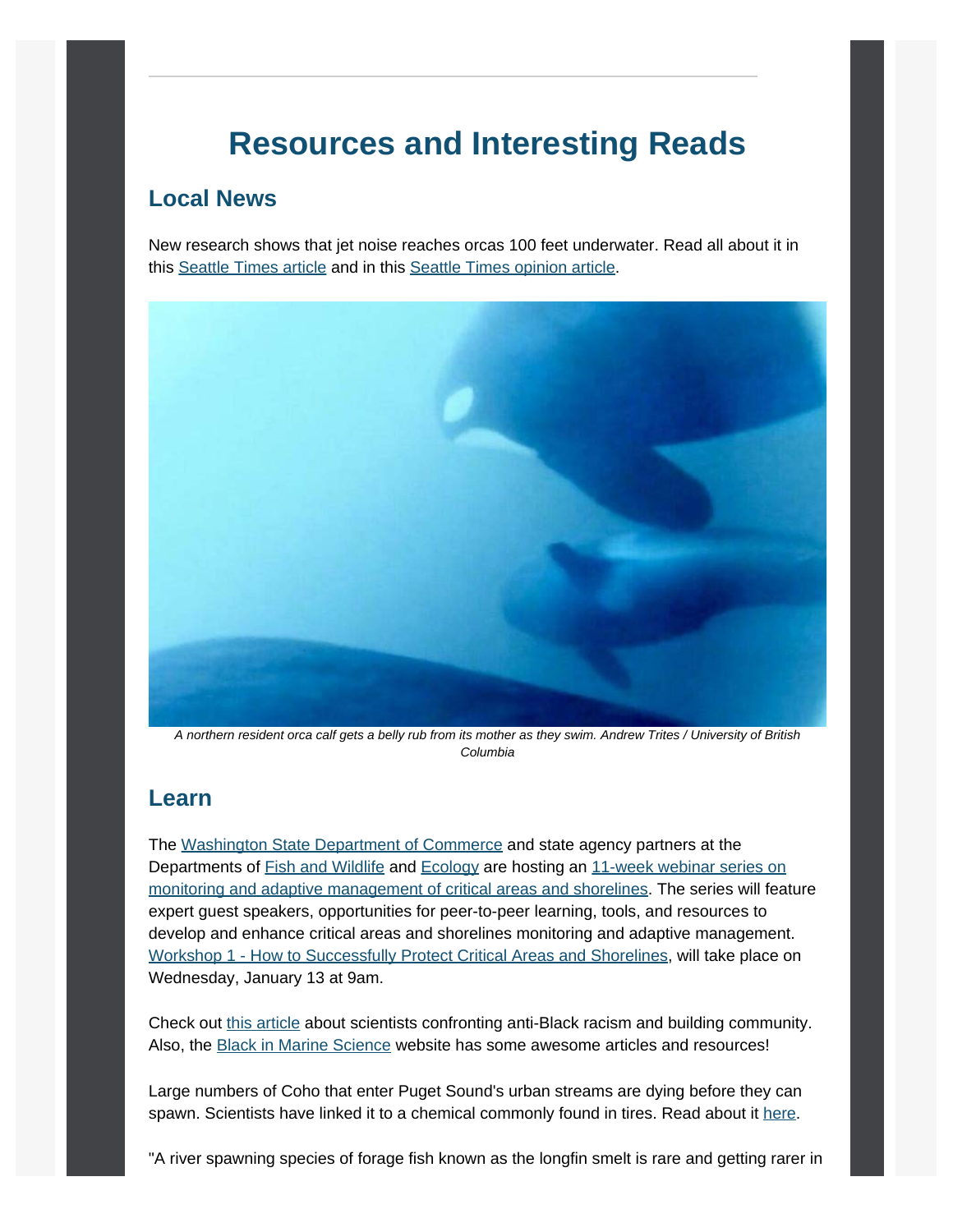the Salish Sea. Biologists are looking into the mysterious decline of the 'hooligans' of the Nooksack." Read the article [here.](https://www.eopugetsound.org/magazine/IS/longfin-smelt?utm_content=&utm_medium=email&utm_name=&utm_source=govdelivery&utm_term=)



*A longfin smelt. Rachel Arnold/SSRC*

The [2020 Pacific States/British Columbia Oil Spill Task Force Annual Report](http://oilspilltaskforce.org/wp-content/uploads/2020/11/OSTF-AnnualReport2020-onscreen.pdf?utm_content=&utm_medium=email&utm_name=&utm_source=govdelivery&utm_term=) is available now. The report highlights accomplishments and current work in oil spill prevention, preparedness, and response.

### **Act!**

During the 2021 Legislative Session, [Puget Sound Partnership](https://www.psp.wa.gov/?utm_content=&utm_medium=email&utm_name=&utm_source=govdelivery&utm_term=) (PSP) is offering multiple opportunities to help you stay informed about legislative activities that affect Puget Sound protection and recovery efforts. Visit **PSP's website for Legislative Updates**, the Legislative Calendar, and instructions for attending Legislative Information Call-In meetings with Jeff Parsons, Legislative Policy Director. The Call-In meetings take place Fridays from 11:30am to no later than 12:30pm. The first one will be Friday, January 8. You can also sign up to receive email updates [here.](https://psp.wa.gov/legislative_updates.php?utm_content=&utm_medium=email&utm_name=&utm_source=govdelivery&utm_term=)

The public comment period for the [North Puget Sound Geographic Response Plan](https://fortress.wa.gov/ecy/ezshare/sppr/Preparedness/NPS-GRP/NPS_PublicReviewCoverPage.pdf?utm_content=&utm_medium=email&utm_name=&utm_source=govdelivery&utm_term=) is open until February 15. The area encompasses the marine waters between the San Juan Islands and mainland Washington (roughly), and extends from Fidalgo Island to the south to the Canadian Border.

Mark your calendar! Registration is now open for Sound Water Stewards' [27th Sound Waters](https://www.soundwatersuniversity.org/?utm_content=&utm_medium=email&utm_name=&utm_source=govdelivery&utm_term=) [University](https://www.soundwatersuniversity.org/?utm_content=&utm_medium=email&utm_name=&utm_source=govdelivery&utm_term=) on Saturday, February 6. It will be entirely virtual this year. You will be able to tune in to live classes all day, and have an opportunity to watch classes after the event. Register [here.](https://www.soundwatersuniversity.org/?utm_content=&utm_medium=email&utm_name=&utm_source=govdelivery&utm_term=)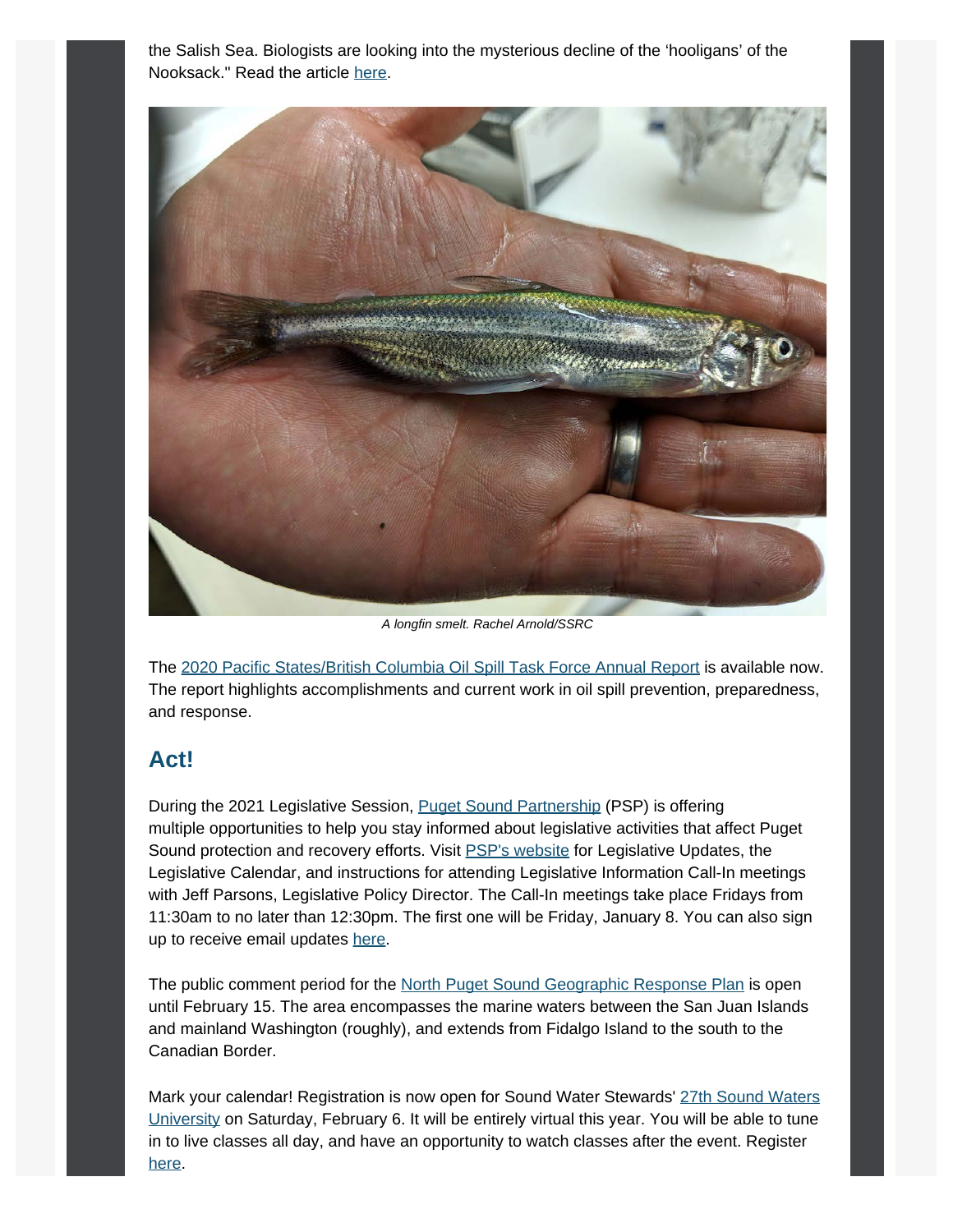

## **Event Rundown**

| Tuesday,<br>January 12   | ILIO will meet via Zoom from 1-3pm                                           |  |
|--------------------------|------------------------------------------------------------------------------|--|
| Wednesday,               | Critical Areas Adaptive Management Training Workshop 1: How to               |  |
| January 13               | Successfully Protect Critical Areas and Shorelines will take place at 9am.   |  |
| 15                       | Friday, January Letter of Intent due to SRTCC for the 2021 SRFB grant round. |  |
| Wednesday,<br>January 20 | Critical Areas Adaptive Management Training Adaptive Management              |  |
|                          | Workshop 2: Setting the Stage - Successful adaptive management and           |  |
|                          | critical area will take place at 9am.                                        |  |
| Wednesday,               | SRTCC will meet via Zoom from 1-3pm.                                         |  |
| January 20               |                                                                              |  |
| Wednesday,               | Critical Areas Adaptive Management Training Adaptive Management              |  |
| January 27               | Workshop 3: Wetlands will take place at 9am.                                 |  |
| Tuesday,                 | MRC will meet via Zoom from 3-5pm.                                           |  |
| February 2               |                                                                              |  |
| Wednesday,               | Critical Areas Adaptive Management Training Adaptive Management              |  |
| February 3               | Workshop 4: Geologically Hazardous Areas will take place at 9am.             |  |
| Saturday,                | Sound Waters University will take place from 8:30am-3:15pm.                  |  |
| February 6               |                                                                              |  |